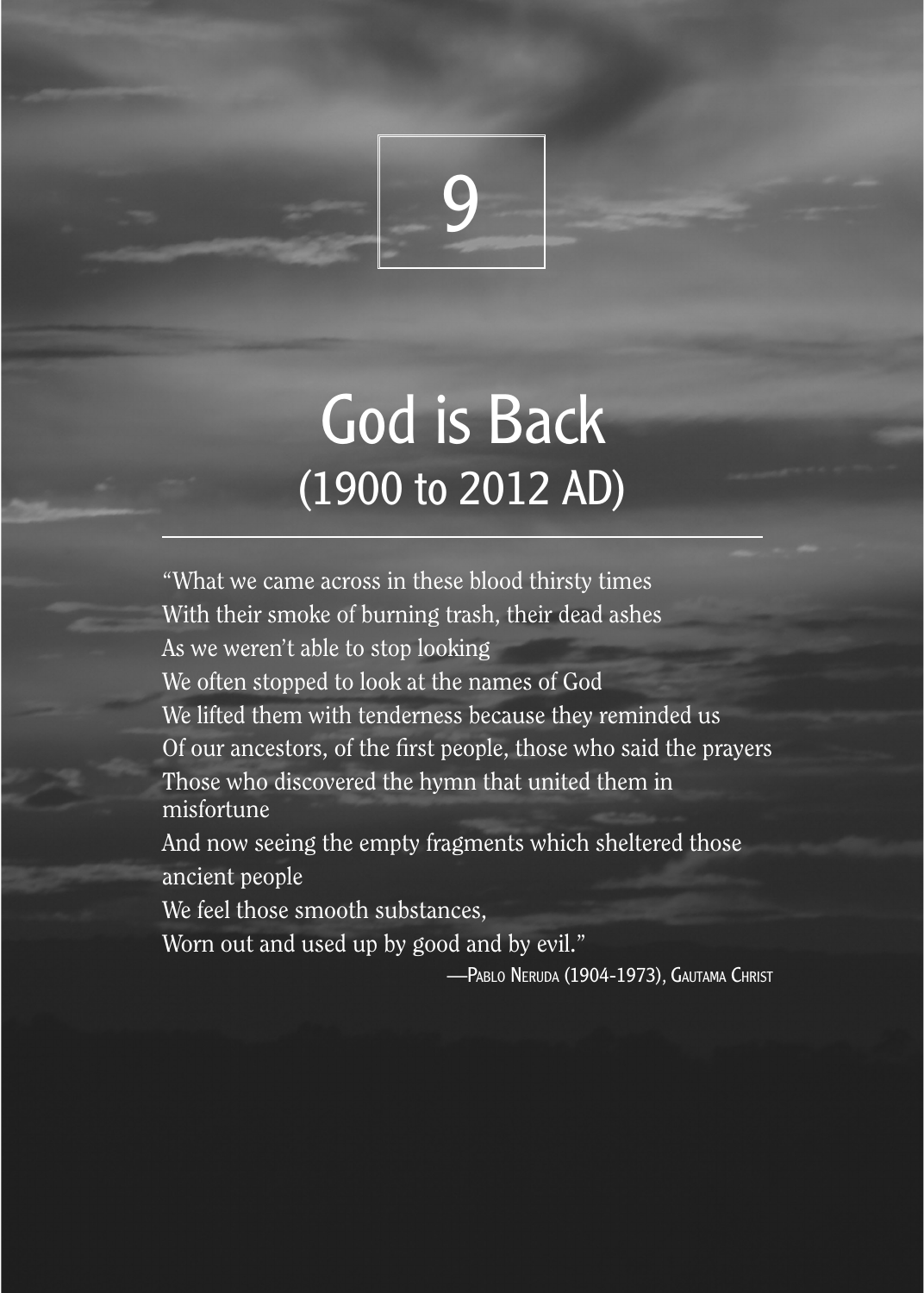## STATUS UPDATE (1900-2012 AD)

- ❖ God's decline from the nineteenth century continues well into the first half of the twentieth century.
- ❖ English poet Thomas Hardy writes a poem titled "God's Funeral." A memorial service for the gods is held by American journalist H. L. Mencken in 1923.
- ❖ *Humanist Manifesto* is published in 1933. It promotes a philosophy and value system without the belief in a God or higher power.
- ❖ "My God, what have we done," writes Robert Lewis, the commander of the Enola Gay, which drops the first atomic bomb on Hiroshima, Japan, on August 6, 1945, killing more than 150,000 people.
- ❖ God shows ultimate tolerance as he is ridiculed by atheists. He doesn't stop the growth of atheism and agnosticism amidst humanity's unprecedented scientific achievements.
- ❖ The Goddess movement gains steam out of second-wave feminism in North America, Western Europe, Australia, and New Zealand in the 1970s.
- ❖ The Freedom From Religion Foundation (FFRF) is formed in 1976 in Wisconsin to promote the separation of church and state and to educate the public on atheism and agnosticism.
- ❖ The "God particle" (the Higgs boson) remains a matter of belief among the world's top scientists because its existence cannot yet be proven.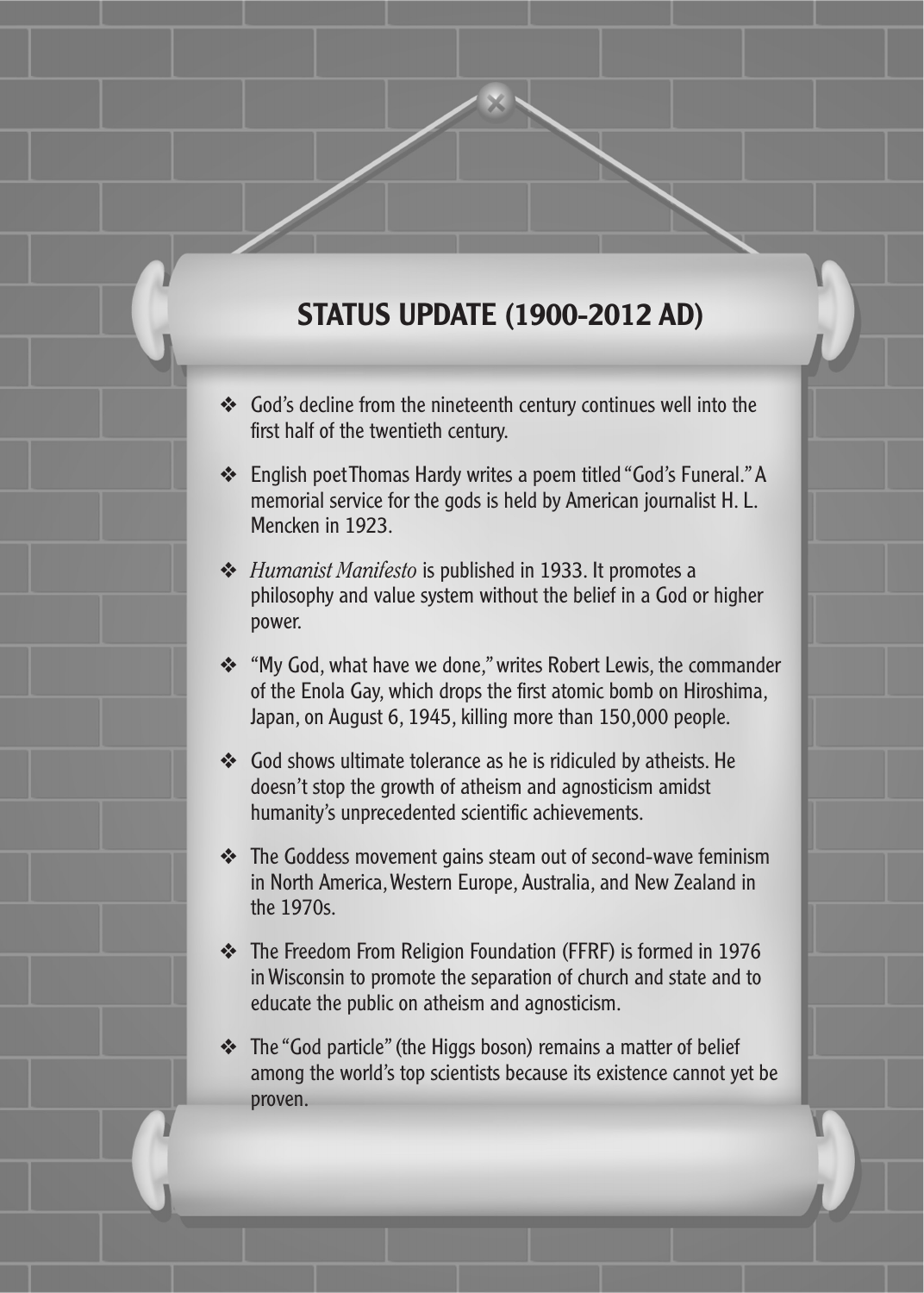## STATUS UPDATE (1900-2012 AD)

God's FaceBook God's FaceBook God's FaceBook God's FaceBook God's FaceBook God's FaceBook God's FaceBook God's

- ❖ US Court declares Atheism as a religion.
- ❖ Richard Dawkins writes a book entitled *The God Delusion,* and offers alternatives to the Ten Commandments.
- ❖ Interfaith dialogue gains momentum and God becomes more universal.
- ❖ The song "God is a Girl (2002)" , from the German trance group Groove Coverage, reaches number one in China, with 1.5 million legal downloads.
- ❖ The single most frequently used noun in the 2008 Republican convention is "God."
- ❖ In 2011, God is diagnosed with Bipolar Disorder by an American psychiatrist and theologian of Yale University Divinity School.
- ❖ In 2011, God co-authors a book with an American comedy writer; the title of the book is *"The Last Testament: A Memoir by God."*

272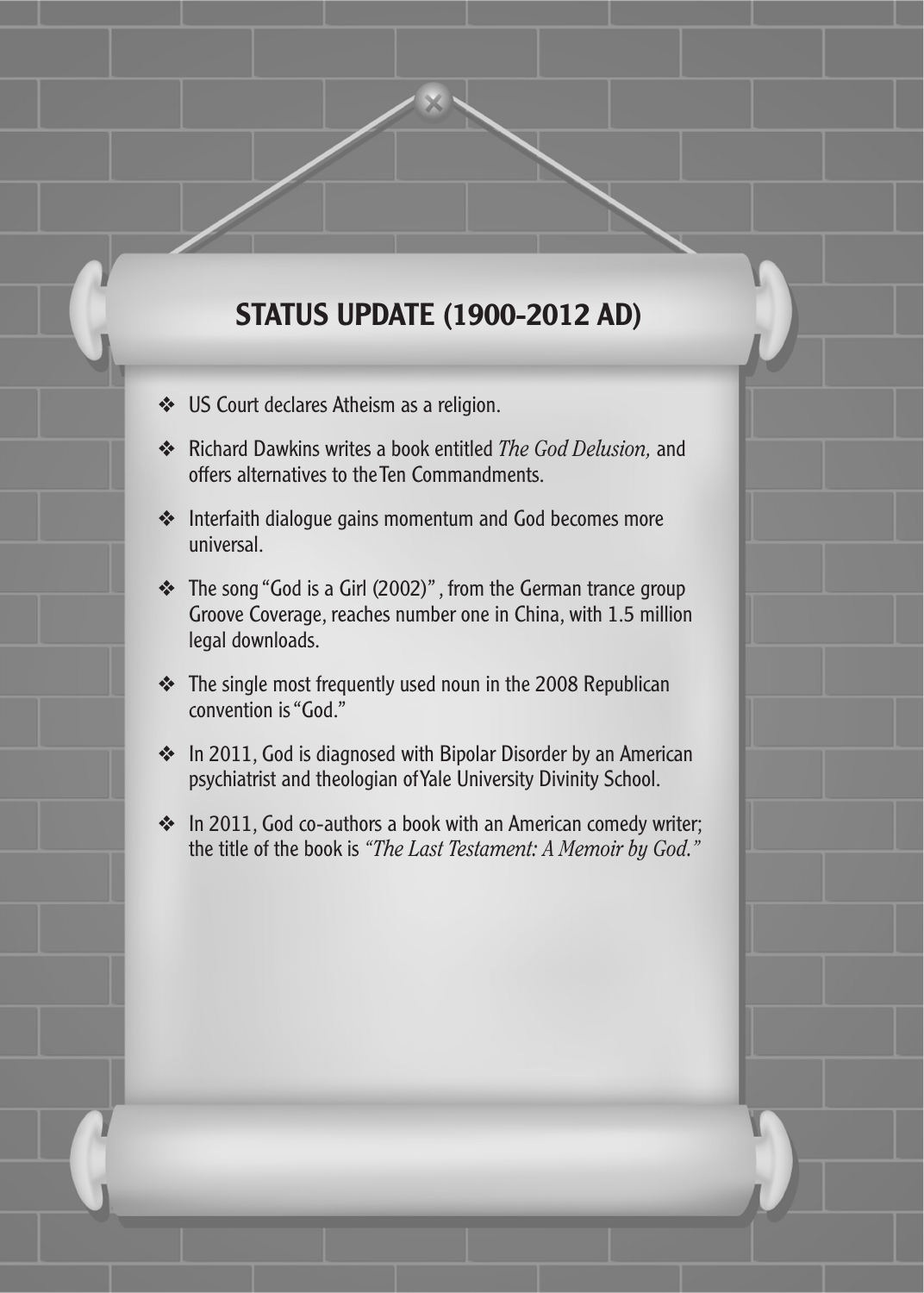#### NOTES FROM HISTORY (1900 TO 2012 AD)

This century began with modest horse-drawn carts and ended with space shuttles.<br>More technological advances were made in this century than in all the previous centuries combined. Home appliances, personal computers, mobile phones, transportation technology, information technology, and medical advances radically altered daily lives of humans.

Humanity's search for God or the Supreme Being continued into outer space. The discovery of the theory of relativity and quantum physics changed the worldview of scientists completely. It was realized that the universe is ever-expanding and much more complex than humans could ever imagine.

The world population increased from two billion in 1927 to six billion in 1999 and reached seven billion in 2012. Of the seven billion people, less than 3% are atheists (non-believers in God), and the remaining 97% believe in one form of God or another. More than 50% of the world's population are followers of Abrahamic religions  $\sim$  33% Christianity,  $\sim$ 22% Islam,  $\lt$ 1% Judaism). Other major religious groups are: Hinduism,  $\sim$ 14%; Buddhism,  $\sim$ 7%; traditional Chinese religions,  $\sim$ 6%; other religions  $\sim$ 7%. About 12% of the world's population claim to be "non-religious," which includes atheists.

Computers were invented during this period and have gradually taken control of our lives. We are dependent on computers in all aspects of existence. In this period, human mobility also expanded greatly, as cruise ships and airlines made world travel possible for the general masses.

English poet Thomas Hardy wrote a poem entitled "God's Funeral" between 1908 and 1910. In the poem, he admits:

"I did not forget

That what was mourned for, I, too

Once had prized."

God and religion were ridiculed by atheists, as atheism and agnosticism flourished amidst hitherto unseen scientific achievements. American satirist Ambrose Bierce published *The Devil's Dictionary* in 1911, in which "pray" is defined as: "To ask that the laws of the universe be annulled in behalf of a single petitioner confessedly unworthy." Steve Eley, an American speculative fiction author and podcaster, produced a manifesto about the Invisible Pink Unicorn, which stated: "Invisible Pink Unicorns are beings of great spiritual power. We know this because they are capable of being invisible and pink at the same time. Like all religions, the Faith of the Invisible Pink Unicorns is based upon both logic and faith. We have faith that they are pink; we logically know that they are invisible because we can't see them."